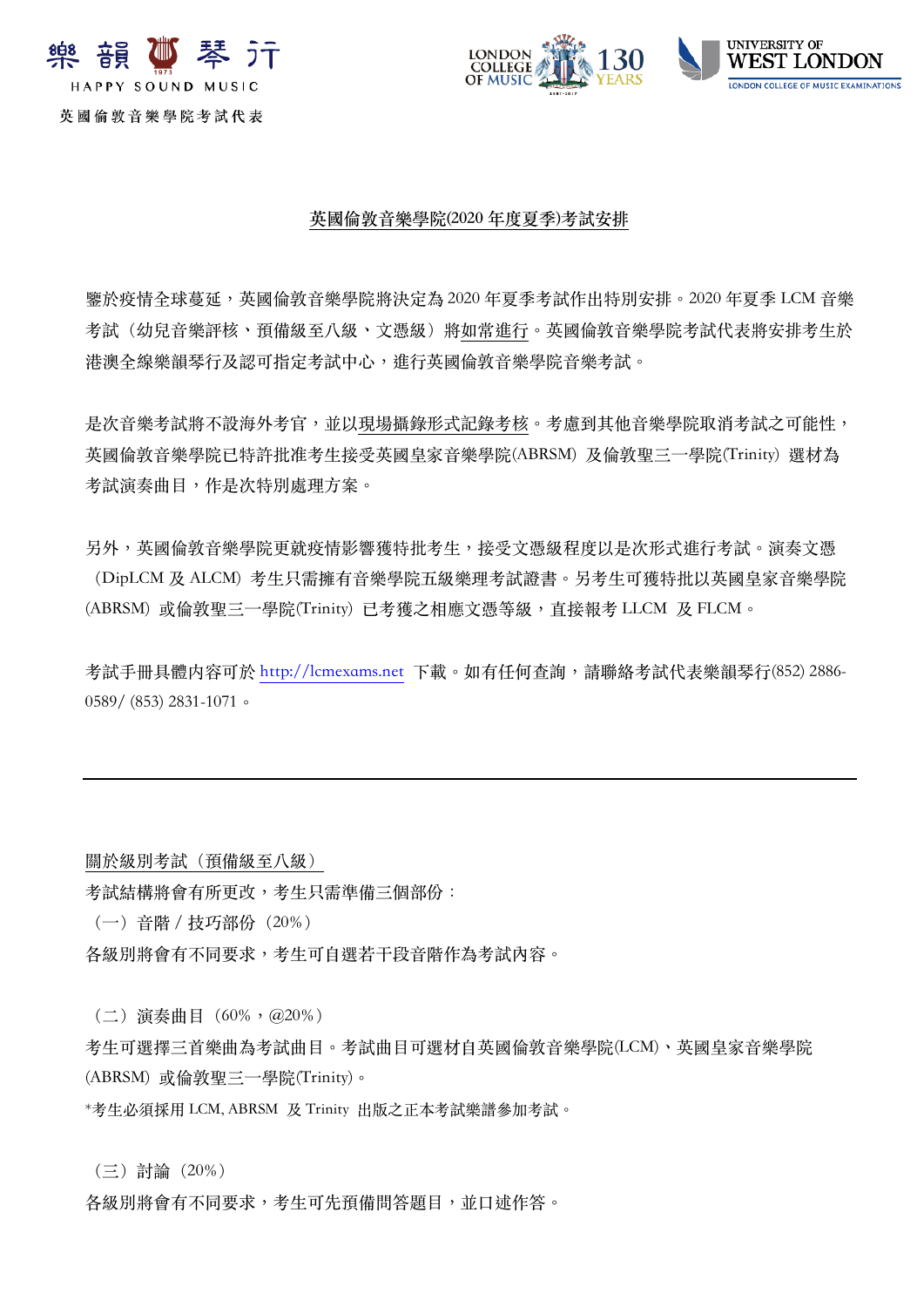



第二頁

## 關於演奏⽂憑考試

是次演奏文憑考試,只提供演奏模式(Recital Mode) 和音樂會模式(Concert Mode)。演奏模式(Recital Mode)將要求考生完成演奏部份(80%), 另討論部份 (20%)。音樂會模式(Concert Mode) 只需完成演奏 部份(100%)。所有演奏文憑考試均需呈交節目簡介(Programme Note)。

| DipLCM (Diploma of LCM)                      |              | <b>ALCM</b> (Associate of LCM)   |              | <b>LLCM</b> (Licentiate of LCM) |                      | <b>FLCM</b> (Fellowship of LCM) |
|----------------------------------------------|--------------|----------------------------------|--------------|---------------------------------|----------------------|---------------------------------|
| Recital Mode                                 | Concert Mode | Recital Mode                     | Concert Mode | Recital Mode                    | Concert Mode         | 50-60 mins Performance          |
| $25-30$ mins                                 | $30-40$ mins | $35-40$ mins                     | $40-50$ mins | $45-50$ mins                    | $50-60 \text{ mins}$ |                                 |
| $+$ Discussion                               |              | + Discussion                     |              | + Discussion                    |                      |                                 |
| 500 words Programme Note                     |              | 1000 words Programme Note        |              | 1000 words Programme Note       |                      | 3000 words Programme Note       |
| ROF Level 4                                  |              | ROF Level 5                      |              | ROF Level 6                     |                      | ROF Level 7                     |
| (1 <sup>st-</sup> year Undergraduate degree) |              | $(2nd-year$ Undergraduate degree |              | (Final-year)                    | Undergraduate        | (Master degree module)          |
| module)                                      |              | module)                          |              | degree module)                  |                      |                                 |
| G5 Theory Certificate Required               |              | G5 Theory Certificate Required   |              | ALCM/ ATCL Certificate Req.     |                      | LLCM/LTCL Certificate Req.      |

英國倫敦⾳樂學院夏季考試流程

6 ⽉ 10 ⽇截⽌報名

7 ⽉上旬發放準考證

8月初開始考試 (考生須按照準考證上資料,前往指定考試場地,進行視像錄影考試)

9月下旬陸續發放成績單及證書

報考須知

● 個別考生

考生可透過網上報名系統 http://lcmexams.net/entry,填妥報名資料,並以轉數快(FPS) 或支票付款。

● 音樂機構/學校或導師

負責導師整合所有報考學生資料,並透過網上報名系統遞交,並以支票付款。